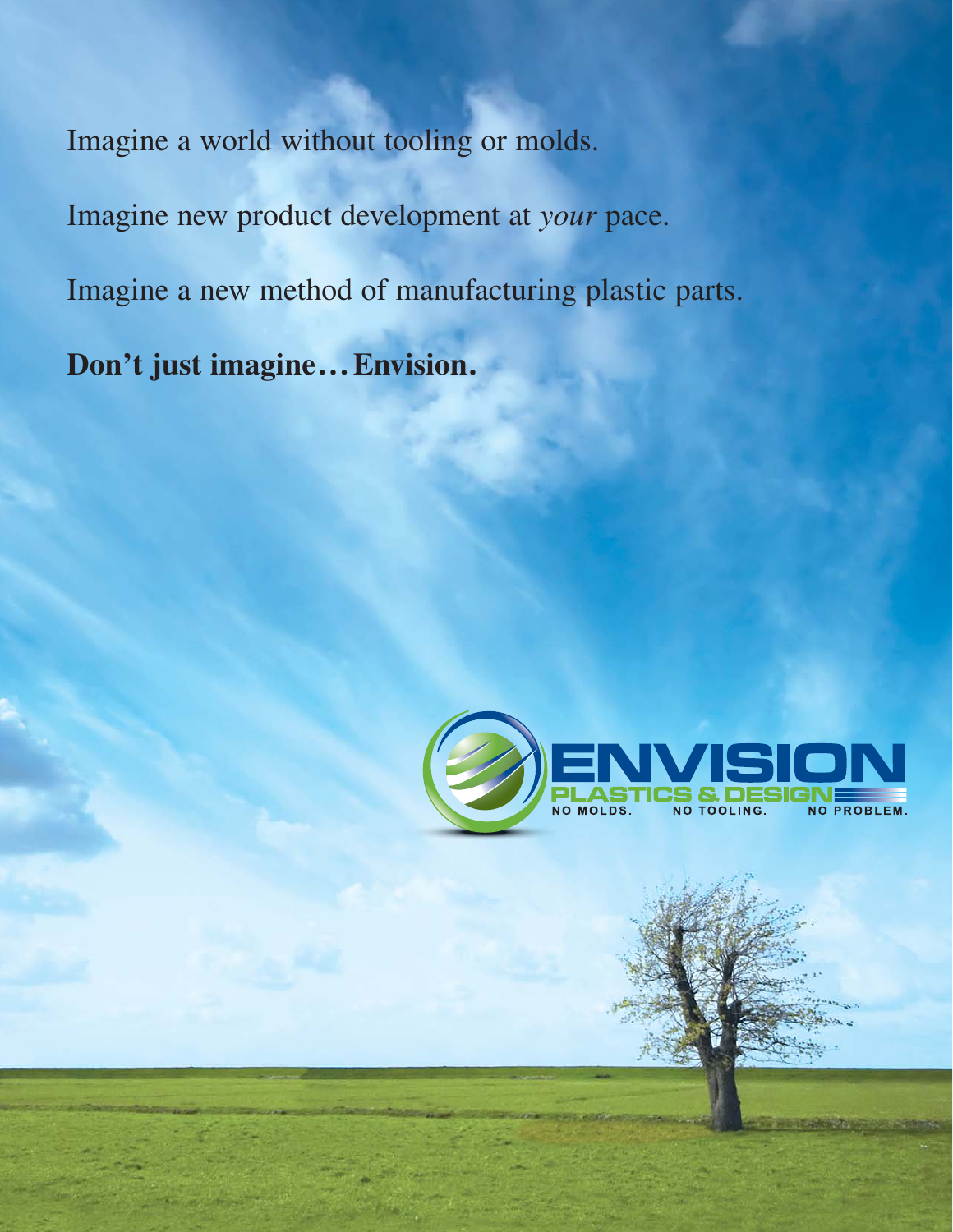

Envision Plastics uses the **No Molds Required** (NMR) Technology to create plastic parts with no tooling or molds!

## How Is This Possible?

**In 8 easy steps we make your concept a reality.**

#### 1) Design

2) Programming/Layout



5) Sawing



3) Milling

4) Faceting

6) Bending



8) Shipped to another satisfied customer!



7) Bonding/Assembly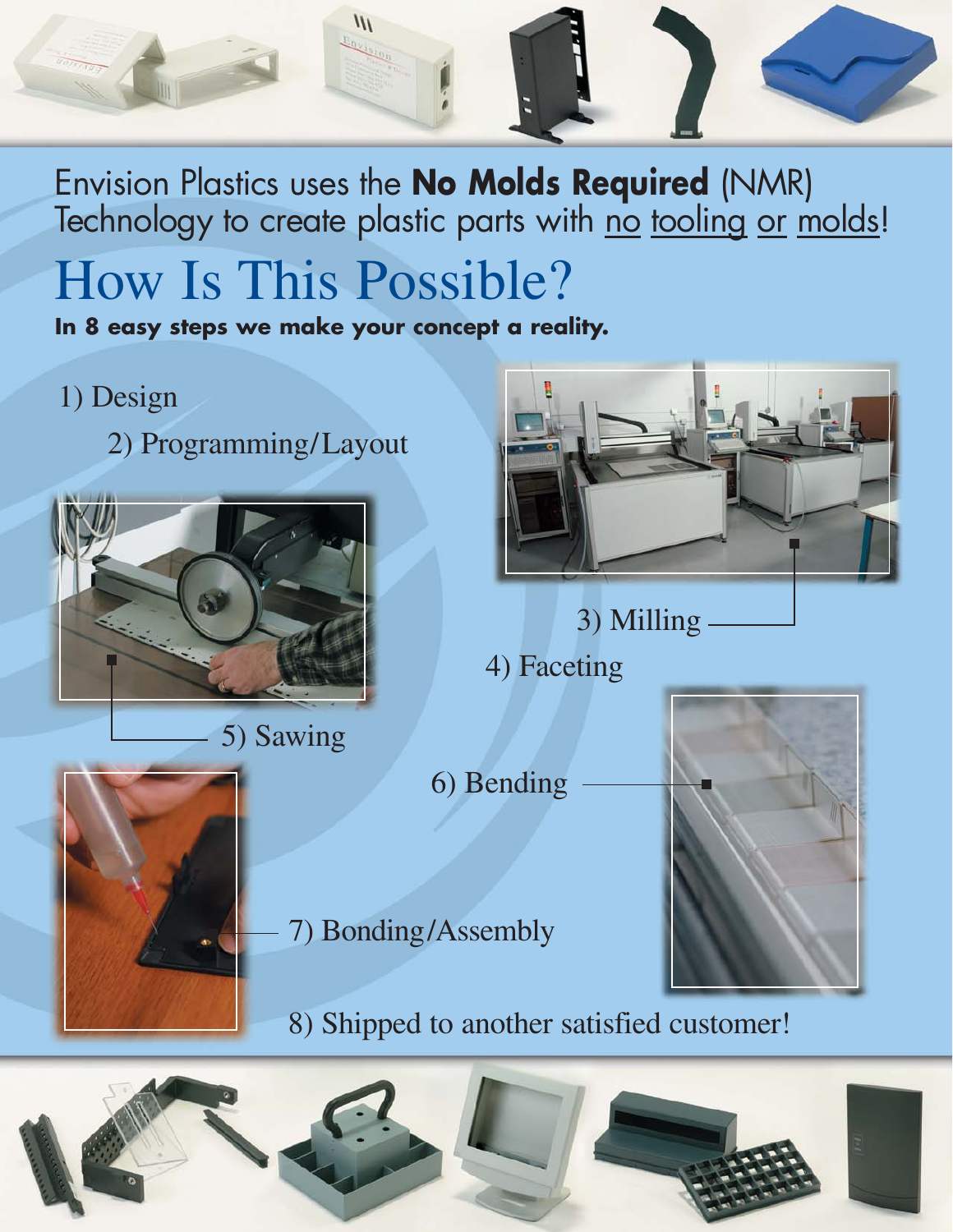

### Why Use Envision?

#### **Some of the many benefits to using the NMR Technology are:**

- Minimal up front cost No tooling or molds!
- Short delivery times
- Economical lot sizes
- Wide variety of UL listed material options ABS, HIPS, polycarbonate, acrylic...
- Maximum design flexibility
- In-house design staff
- Value added services EMI, painting, silk screening, assembly



**INJECTION MOLDING** 

#### **NMR TECHNOLOGY**

| Non-Recurring Engineering Charge $=$ \$300.00 |                                                               |                                         |                                       |                                        | Tooling Cost = \$30,000.00 |                                   |                                                               |                                         |                                       |                                        |
|-----------------------------------------------|---------------------------------------------------------------|-----------------------------------------|---------------------------------------|----------------------------------------|----------------------------|-----------------------------------|---------------------------------------------------------------|-----------------------------------------|---------------------------------------|----------------------------------------|
|                                               | <b>TOTAL</b><br><b>INITIAL INVESTMENT</b><br><b>PER PIECE</b> | <b>PER PIECE</b><br><b>COST AVERAGE</b> | <b>TOTAL COST</b><br><b>PER PIECE</b> | <b>TOTAL PART</b><br><b>INVESTMENT</b> | <b>DIFFERENCE</b>          | <b>TOTAL</b><br><b>BUILT QTY.</b> | <b>TOTAL</b><br><b>INITIAL INVESTMENT</b><br><b>PER PIECE</b> | <b>PER PIECE</b><br><b>COST AVERAGE</b> | <b>TOTAL COST</b><br><b>PER PIECE</b> | <b>TOTAL PART</b><br><b>INVESTMENT</b> |
|                                               | \$1.20                                                        | \$7.63                                  | \$8.83                                | \$2,207.50                             | \$28,105.00                | 250                               | \$120.00                                                      | \$1.25                                  | \$121.25                              | \$30,312.50                            |
|                                               | \$0.60                                                        | \$7.63                                  | \$8.23                                | \$4,115.00                             | \$26,510.00                | 500                               | \$60.00                                                       | \$1.25                                  | \$61.25                               | \$30,625.00                            |
|                                               | \$0.30                                                        | \$7.63                                  | \$7.93                                | \$7,930.00                             | \$23,320.00                | 1000                              | \$30.00                                                       | \$1.25                                  | \$31.25                               | \$31,250.00                            |
|                                               | \$0.15                                                        | \$7.63                                  | \$7.78                                | \$15,560.00                            | \$16,940.00                | 2000                              | \$15.00                                                       | \$1.25                                  | \$16.25                               | \$32,500.00                            |
|                                               | \$0.10                                                        | \$7.63                                  | \$7.73                                | \$23,190.00                            | \$10,560.00                | 3000                              | \$10.00                                                       | \$1.25                                  | \$11.25                               | \$33,750.00                            |
|                                               | \$0.08                                                        | \$7.63                                  | \$7.71                                | \$30,820.00                            | \$4,180.00                 | 4000                              | \$7.50                                                        | \$1.25                                  | \$8.75                                | \$35,000.00                            |
|                                               | \$0.06                                                        | \$7.63                                  | \$7.69                                | \$35,825.28                            | <b>BREAK EVEN</b>          | 4656                              | \$6.44                                                        | \$1.25                                  | \$7.69                                | \$35,820.00                            |
|                                               | \$0.06                                                        | \$7.63                                  | \$7.69                                | \$38,450.00                            | $-$2,200.00$               | 5000                              | \$6.00                                                        | \$1.25                                  | \$7.25                                | \$36,250.00                            |

**Note: Based on build qty's. of 250 pcs.**